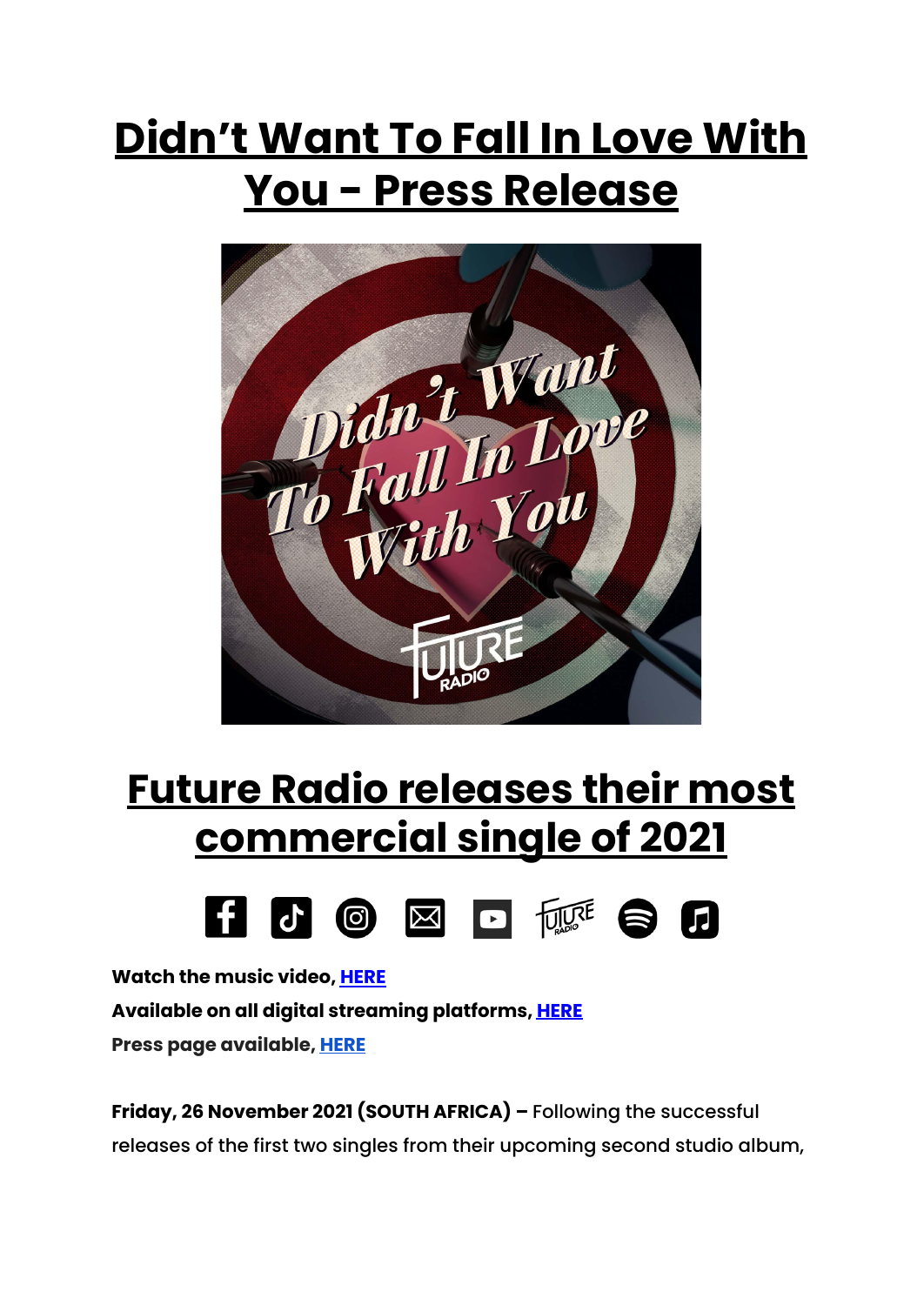*Identity***,** *Future Radio* is moving at an accelerated pace with the latest addition, *Didn't Want To Fall In Love With You*. Not only will this be the bands most commercial release of 2021, but through combining several social media campaigns and creative follower involvement strategies, it also promises to be their biggest.

Whilst staying within the rock genre, *Future Radio* is evolving and showing diversity with this pop-punk inspired track, reminiscent of songs by Machine Gun Kelly and Blink 182. The track embodies a catchy secondary guitar hook, a half-time bridge breakdown, characterised by contextually relatable lyrics and the value of storytelling. The song revolves around the perils of being friend zoned and falling in love, even though you know you're heading for heartbreak. "I am sure everyone will, in some way or form, relate to this topic": said songwriter and vocalist, Johnny Future. He further disclosed that the first songs he learned to play on the guitar were punk songs, so this was a bit of a full-circle moment for him.

Drikus Roets, the visual creator behind the animations, gave us an exciting peek into what will happen in the next video. "In this episode, our protagonist is faced with various challenges, hardships and setbacks. Will he be able to overcome them and ultimately shape his identity?". Similarly, *Future Radio* achieves their unique vision of being unrestrained by the typical confines of music-making by remaining authentic and creating their own identity within the industry.

Their previous releases, *"Towards The Sun"* and *"State of Emergency"* has been very well received by both the industry and their devoted fanbase. Some highlights include being playlisted on numerous radio stations as well as both songs being playlisted on official Spotify playlist. The band gave word that this will be the last release for 2021 but they look forward to working with new strategic partners in the upcoming months and will continue sharing their journey on all social media platforms.